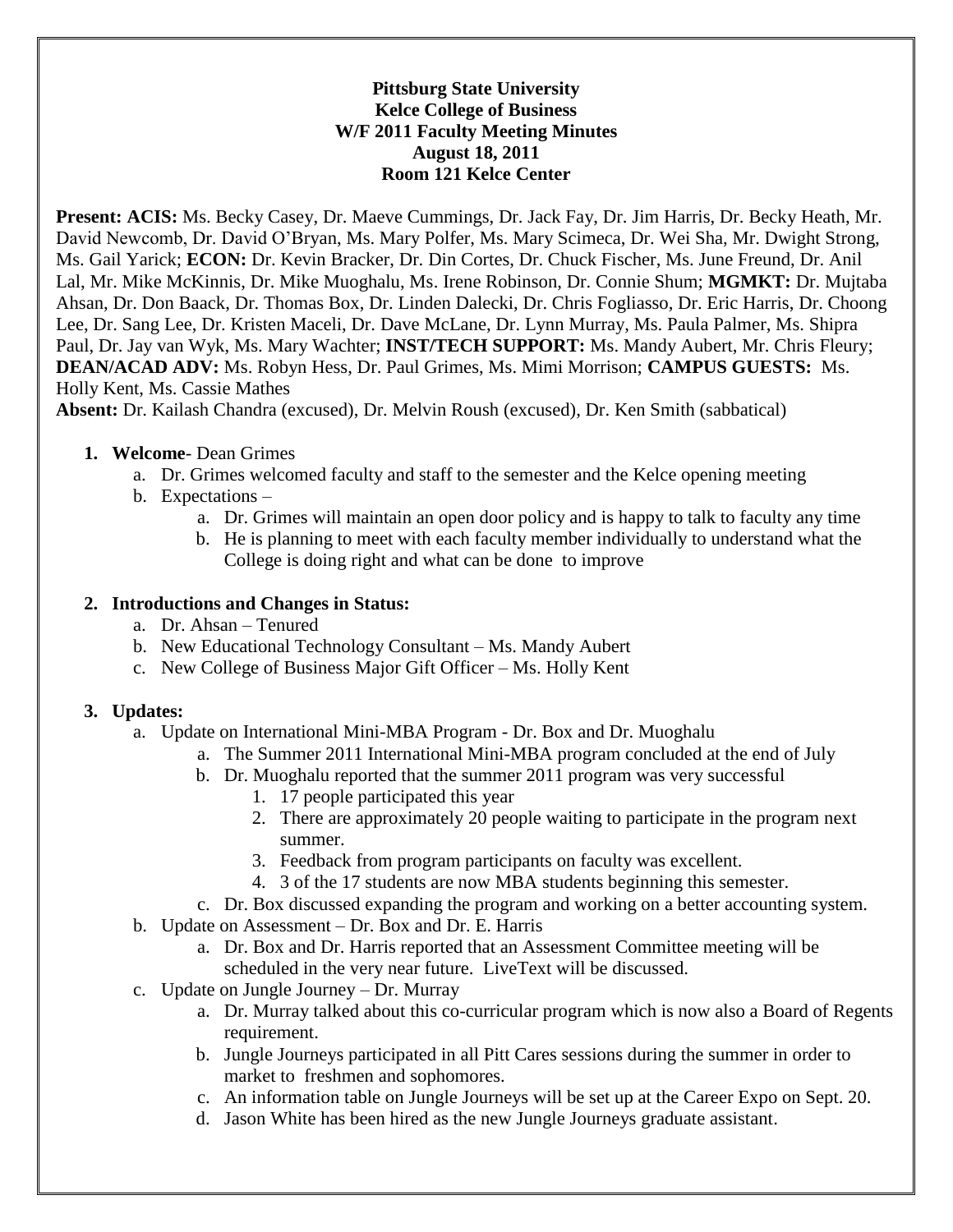- e. Jungle Journeys web page will be updated soon, and a module for Freshman Experience classes will be created.
- d. Update on Educational Technology Ms. Mandy Aubert
	- a. Classrooms are ready to go for the semester.
	- b. 208 and 210 classrooms AV equipment has been upgraded to match the technology in room 203.
	- c. New Learning Management Systems  $-2$  companies will be providing information to PSU to replace ANGEL. Sandbox accounts can be set up by e-mailing Mandy.
- e. Update from Senior Technical Support Consultant Mr. Chris Fleury
	- a. Classroom computers now all have Windows 7
	- b. Chris asked faculty to make sure they have all software downloaded to classroom computers that is required for their classes.
- f. Update from College of Business Major Gift Officer Ms. Holly Kent
	- a. New Pathway Scholarship campaign will kick off this Sunday \$12 million campaign with \$2.5 million allotted to the COB.
- g. Update from Coordinator of Academic Advising Ms. Robyn Hess
	- a. Discussed on-going enrollment which seems to be rising.
	- b. CBK has been updated and is posted on the wall outside her office. Copies are available for advisors if needed.
	- c. Reminded advisors to review the prepared academic plan before they advise.
	- d. WTL agreement form is available in Academic Advising.
- h. Update on SIFE Ms. Robyn Hess
	- a. PSU SIFE competed at Nationals in the spring and did not place.
	- b. SIFE will continue community based projects and will work on new projects.
	- c. Upcoming events 5K Run on Sept 10, value card fund raiser, SIFE week as a recruitment event will take place in each college on campus (9/12-16).
	- d. SIFE members are willing to talk to classes any time.
- i. Update on France Study Abroad Program Dr. Dalecki
	- a. Dr. Dalecki gave an update on the LaRochelle Summer Program.
		- 1. 3 students participated this year, with 9 days in the classroom and 6 days on tours/visits.
		- 2. Will be promoting the program for next year.
- j. Update on India Certificate Program Dr. Ahsan and Dr. van Wyk
	- a. Program will be led by Dr. van Wyk to offer certificate programs in India.
	- b. Contract was recently signed so the program will be beginning hopefully in December.
- k. Update on Journal of Managerial Issues Dr. Cortes
	- a. Dr. Cortes stated that the journal is in its  $23<sup>rd</sup>$  year.
	- b. It is a top level tier one journal with many subscribers, authors and reviewers.
	- c. In house reviewers are always needed. Submissions come mostly from the management area.
	- d. JMI is now a member of J-STOR all past issues from 1989-2007 are available.
	- e. Dr. Grimes will be the editor in chief for the American Economist (ODE). First issue under his editorship will be coming out this fall.
- l. Update on ACIS-Computer Science program Ms. Casey
	- a. CS degree is phasing out existing students must complete their degrees by AY 2013.
	- b. CIS program is running well.
- m. Update on University Marketing and Communications Ms. Cassie Mathes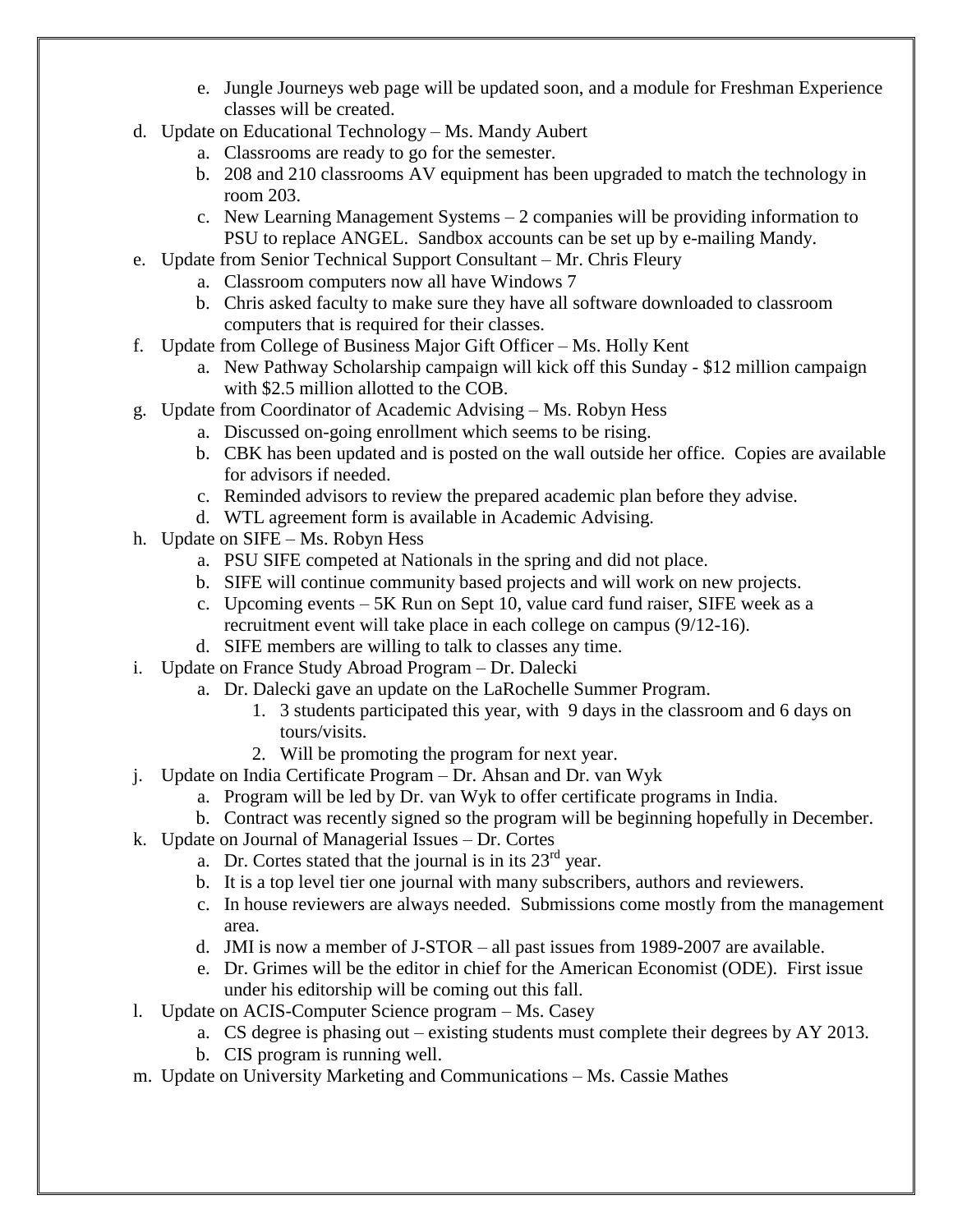- a. Ms. Mathes is looking for stories that need to to promote the College of Business and its programs. Her goal is to have at least one story from the COB each week. Faculty are asked to contact her with information/stories.
- b. She is also working on PSU social media and improving the PSU web site.
- n. Miscellaneous Updates Dean Grimes
	- a. Faculty In-service Day Maybe during Fall Break Offer opportunities to faculty regarding teaching, learning and technology
		- 1. This may coincide with Opportunities in Business Day
	- b. Use of updated videos / purchase stock ticker
		- 1. Faculty are asked to try to use up-to-date videos in the classroom. These can be purchased with Student Technology funds after being approved by the Kelce Student Leadership Council.
		- 2. Student board has also asked about purchasing a stock ticker for the building.
			- a. The college might be able to get a donation for this type of item

## **4. Discussion Items**

- a. Discussion of AACSB Issues- Dr. E. Harris
	- a. Discussion of Coordination of AACSB issues
		- 1. Making sure we're updated on various tables that have to be completed for AACSB each year – pertain to AQ/PQ, etc. Updated resumes are critical.
	- b. Submission of Accreditation Letter Business Maintenance Review Application was submitted on July 1 – required 2 years before visit
	- c. Annual Business School Questionnaire was completed in the spring
	- d. Working with Assessment Committee/LiveText results and will make recommendations to departmental curriculum committees on those issues
	- e. Discussed digitalmeasures.com activity insight software
- b. Budget Issues/Travel Dean Grimes
	- a. Faculty will be allotted \$600 for the year for attending a professional program or presenting a paper from Dean's Office funding. Department Chairs will approve each individual faculty member for these funds based on the criteria set for to receive these funds.
- c. College Committee Appointments Dean Grimes
	- a. Committee appointments will made at the departmental level

# **5. Reminders:** Dean Grimes

- a. Faculty Office Hours faculty are required to post 10 office hours per week
- b. Alcohol & Drug Abuse Policy
- c. Inclement Weather Policy
- d. Emergency Shelters copies will be distributed to each department
- e. Smoking Policy
- f. Youngman Grant Reports are due by October 31
- g. Angel It is desired that all courses use an Angel shell which will include the syllabus for the course to limit the use of printed materials and it is suggested that the Angel shell include the use of a grade book as well as be used for communications.
	- a. Canvas: Tuesday and Wednesday, September 20 and 21
	- b. Edvance360: Tuesday & Wednesday, September 27 and 28
- h. Faculty Vitae due September 2